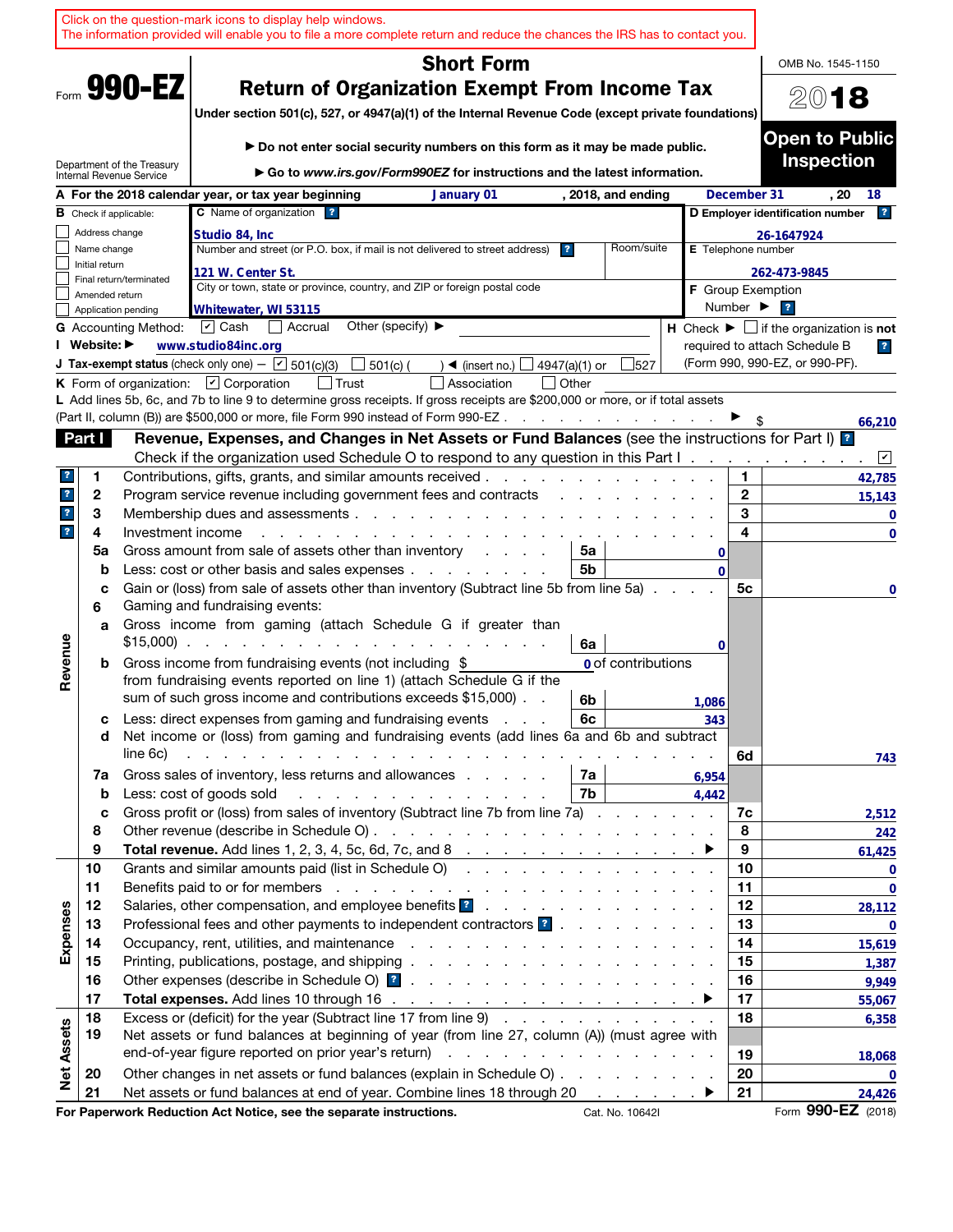| Form 990-EZ (2018)                    |                                                                                                                                                                                                                                                                                                   |                                                      |                                                                   |                                                                                                  |          | Page 2                      |
|---------------------------------------|---------------------------------------------------------------------------------------------------------------------------------------------------------------------------------------------------------------------------------------------------------------------------------------------------|------------------------------------------------------|-------------------------------------------------------------------|--------------------------------------------------------------------------------------------------|----------|-----------------------------|
| Part II                               | <b>Balance Sheets</b> (see the instructions for Part II)                                                                                                                                                                                                                                          |                                                      |                                                                   |                                                                                                  |          |                             |
|                                       | Check if the organization used Schedule O to respond to any question in this Part II                                                                                                                                                                                                              |                                                      |                                                                   |                                                                                                  |          |                             |
|                                       |                                                                                                                                                                                                                                                                                                   |                                                      |                                                                   | (A) Beginning of year                                                                            |          | (B) End of year             |
| 22                                    | Cash, savings, and investments                                                                                                                                                                                                                                                                    |                                                      |                                                                   | $17,340$ 22                                                                                      |          | 23,641                      |
| 23                                    | Land and buildings.                                                                                                                                                                                                                                                                               |                                                      |                                                                   |                                                                                                  | 0 23     | 0                           |
| 24                                    | Other assets (describe in Schedule O)                                                                                                                                                                                                                                                             |                                                      |                                                                   | $1,000$ 24                                                                                       |          | 1,000                       |
| 25                                    | Total assets                                                                                                                                                                                                                                                                                      |                                                      |                                                                   | 18,340 25                                                                                        |          | 24,641                      |
| 26                                    | <b>Total liabilities (describe in Schedule O)</b>                                                                                                                                                                                                                                                 |                                                      |                                                                   |                                                                                                  | 272 26   | 215                         |
| 27<br>Part III                        | <b>Net assets or fund balances</b> (line 27 of column (B) must agree with line 21)<br>Statement of Program Service Accomplishments (see the instructions for Part III)                                                                                                                            |                                                      |                                                                   | $18,068$ 27                                                                                      |          | 24,426                      |
|                                       | Check if the organization used Schedule O to respond to any question in this Part III                                                                                                                                                                                                             |                                                      |                                                                   |                                                                                                  |          | <b>Expenses</b>             |
|                                       | What is the organization's primary exempt purpose?                                                                                                                                                                                                                                                | Creative development of people w/disabilities        |                                                                   |                                                                                                  |          | (Required for section       |
|                                       |                                                                                                                                                                                                                                                                                                   |                                                      |                                                                   |                                                                                                  |          | $501(c)(3)$ and $501(c)(4)$ |
|                                       | Describe the organization's program service accomplishments for each of its three largest program services,<br>as measured by expenses. In a clear and concise manner, describe the services provided, the number of<br>persons benefited, and other relevant information for each program title. |                                                      |                                                                   |                                                                                                  | others.) | organizations; optional for |
| 28                                    | We provide mentorship & vocational training in the creative development of people with disabilities.                                                                                                                                                                                              |                                                      |                                                                   |                                                                                                  |          |                             |
|                                       | We had 43 students who put in 1965 hours in 2018. 3 students are currently pushing into art as a career and                                                                                                                                                                                       |                                                      |                                                                   |                                                                                                  |          |                             |
|                                       | we are helping them with web site, sales, art booths, marketing etc.                                                                                                                                                                                                                              |                                                      |                                                                   |                                                                                                  |          |                             |
| (Grants \$<br>$\overline{\mathbf{r}}$ |                                                                                                                                                                                                                                                                                                   | ) If this amount includes foreign grants, check here |                                                                   |                                                                                                  | 28a      | 59,852                      |
| 29                                    |                                                                                                                                                                                                                                                                                                   |                                                      |                                                                   |                                                                                                  |          |                             |
|                                       |                                                                                                                                                                                                                                                                                                   |                                                      |                                                                   |                                                                                                  |          |                             |
|                                       |                                                                                                                                                                                                                                                                                                   |                                                      |                                                                   |                                                                                                  |          |                             |
|                                       | (Grants \$                                                                                                                                                                                                                                                                                        | ) If this amount includes foreign grants, check here |                                                                   |                                                                                                  | 29a      |                             |
| 30                                    |                                                                                                                                                                                                                                                                                                   |                                                      |                                                                   |                                                                                                  |          |                             |
|                                       |                                                                                                                                                                                                                                                                                                   |                                                      |                                                                   |                                                                                                  |          |                             |
|                                       |                                                                                                                                                                                                                                                                                                   |                                                      |                                                                   |                                                                                                  |          |                             |
|                                       | (Grants \$                                                                                                                                                                                                                                                                                        | ) If this amount includes foreign grants, check here |                                                                   |                                                                                                  | 30a      |                             |
|                                       | 31 Other program services (describe in Schedule O)                                                                                                                                                                                                                                                |                                                      | and the contract of the contract of the contract of               |                                                                                                  |          |                             |
|                                       | (Grants \$                                                                                                                                                                                                                                                                                        | ) If this amount includes foreign grants, check here |                                                                   |                                                                                                  | 31a      |                             |
| 32                                    | Total program service expenses (add lines 28a through 31a)                                                                                                                                                                                                                                        |                                                      |                                                                   |                                                                                                  | 32       | 59,842                      |
| <b>Part IV</b>                        | List of Officers, Directors, Trustees, and Key Employees (list each one even if not compensated—see the instructions for Part IV)                                                                                                                                                                 |                                                      |                                                                   |                                                                                                  |          |                             |
|                                       | Check if the organization used Schedule O to respond to any question in this Part IV                                                                                                                                                                                                              |                                                      |                                                                   |                                                                                                  |          |                             |
|                                       |                                                                                                                                                                                                                                                                                                   | (b) Average                                          | (c) Reportable ?                                                  | (d) Health benefits,                                                                             |          |                             |
|                                       | (a) Name and title                                                                                                                                                                                                                                                                                | hours per week<br>devoted to position                | compensation<br>(Forms W-2/1099-MISC)<br>(if not paid, enter -0-) | contributions to employee (e) Estimated amount of<br>benefit plans, and<br>deferred compensation |          | other compensation          |
| <b>Deborah Blackwell</b>              |                                                                                                                                                                                                                                                                                                   |                                                      |                                                                   |                                                                                                  |          |                             |
| <b>Director</b>                       |                                                                                                                                                                                                                                                                                                   | 29                                                   | 14,533                                                            |                                                                                                  | 0        |                             |
| <b>Ben Kelly</b>                      |                                                                                                                                                                                                                                                                                                   |                                                      |                                                                   |                                                                                                  |          |                             |
|                                       | <b>Artistic Mentor/Assistant Director</b>                                                                                                                                                                                                                                                         | 21                                                   | 13,297                                                            |                                                                                                  | 0        |                             |
| <b>Jessica Barden</b>                 |                                                                                                                                                                                                                                                                                                   |                                                      |                                                                   |                                                                                                  |          |                             |
|                                       | <b>Studio cleaner</b>                                                                                                                                                                                                                                                                             | 1                                                    | 283                                                               |                                                                                                  | 0        |                             |
| <b>Amy Barth</b>                      |                                                                                                                                                                                                                                                                                                   |                                                      |                                                                   |                                                                                                  |          |                             |
|                                       | <b>Board Member</b>                                                                                                                                                                                                                                                                               | 0                                                    | 0                                                                 |                                                                                                  | 0        |                             |
| <b>Barb Kienbaum</b>                  |                                                                                                                                                                                                                                                                                                   |                                                      |                                                                   |                                                                                                  |          |                             |
|                                       | <b>Board Member</b>                                                                                                                                                                                                                                                                               | 0                                                    | 0                                                                 |                                                                                                  | 0        |                             |
| <b>Greg Porcaro</b>                   |                                                                                                                                                                                                                                                                                                   |                                                      |                                                                   |                                                                                                  |          |                             |
|                                       | <b>Board Member</b>                                                                                                                                                                                                                                                                               | 0                                                    | 0                                                                 |                                                                                                  | 0        |                             |
| <b>Heather Ruenz</b>                  |                                                                                                                                                                                                                                                                                                   |                                                      |                                                                   |                                                                                                  |          |                             |
| <b>Board Member</b>                   |                                                                                                                                                                                                                                                                                                   |                                                      |                                                                   |                                                                                                  | 0        |                             |
| <b>Karen McCulloch</b>                |                                                                                                                                                                                                                                                                                                   |                                                      |                                                                   |                                                                                                  |          |                             |
|                                       |                                                                                                                                                                                                                                                                                                   | 0                                                    | 0                                                                 |                                                                                                  |          |                             |
|                                       |                                                                                                                                                                                                                                                                                                   |                                                      |                                                                   |                                                                                                  |          |                             |
|                                       | <b>Board Member</b>                                                                                                                                                                                                                                                                               | 0                                                    | 0                                                                 |                                                                                                  | 0        |                             |
|                                       | <b>Keriann Kirkeng</b>                                                                                                                                                                                                                                                                            |                                                      |                                                                   |                                                                                                  |          | $\bf{0}$                    |
|                                       | <b>Board Member</b>                                                                                                                                                                                                                                                                               | 0                                                    | 0                                                                 |                                                                                                  | 0        | 0                           |
|                                       | <b>Linda Bricco Schalk</b>                                                                                                                                                                                                                                                                        |                                                      |                                                                   |                                                                                                  |          | 0                           |
|                                       | <b>Board Member</b>                                                                                                                                                                                                                                                                               | 0                                                    | 0                                                                 |                                                                                                  | 0        |                             |
|                                       |                                                                                                                                                                                                                                                                                                   |                                                      |                                                                   |                                                                                                  |          |                             |
|                                       |                                                                                                                                                                                                                                                                                                   |                                                      |                                                                   |                                                                                                  |          |                             |
|                                       |                                                                                                                                                                                                                                                                                                   |                                                      |                                                                   |                                                                                                  |          |                             |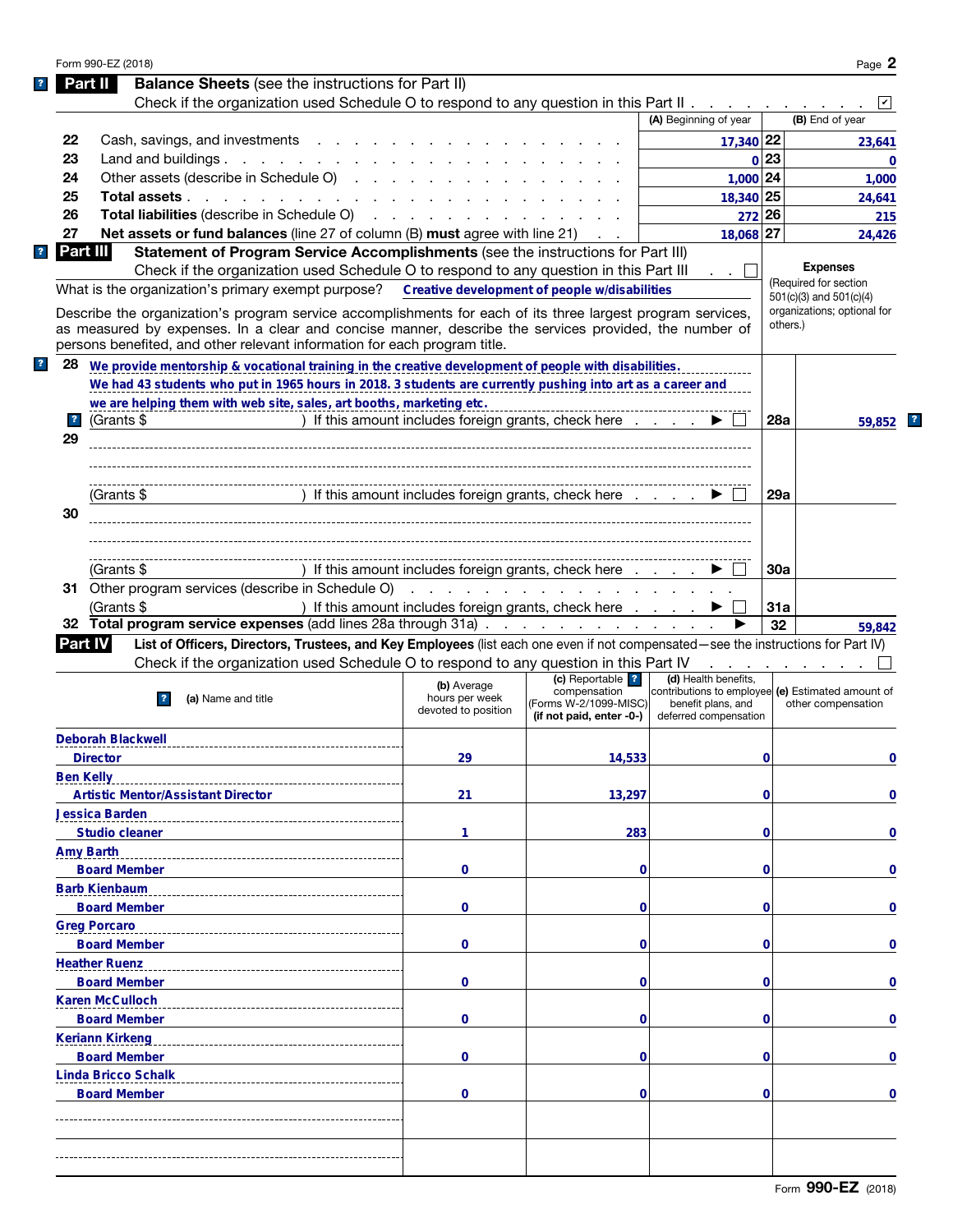|          | Form 990-EZ (2018)                                                                                                                                                                                                                                                                                                                                               |                 |       | Page $3$ |
|----------|------------------------------------------------------------------------------------------------------------------------------------------------------------------------------------------------------------------------------------------------------------------------------------------------------------------------------------------------------------------|-----------------|-------|----------|
| Part V   | Other Information (Note the Schedule A and personal benefit contract statement requirements in the                                                                                                                                                                                                                                                               |                 |       |          |
|          | instructions for Part V.) Check if the organization used Schedule O to respond to any question in this Part V                                                                                                                                                                                                                                                    |                 |       |          |
|          |                                                                                                                                                                                                                                                                                                                                                                  |                 | Yes   | No       |
| 33       | Did the organization engage in any significant activity not previously reported to the IRS? If "Yes," provide a<br>detailed description of each activity in Schedule O                                                                                                                                                                                           | 33              |       |          |
| 34       | Were any significant changes made to the organizing or governing documents? If "Yes," attach a conformed<br>copy of the amended documents if they reflect a change to the organization's name. Otherwise, explain the<br>change on Schedule O. See instructions                                                                                                  | 34              |       |          |
| 35а      | Did the organization have unrelated business gross income of \$1,000 or more during the year from business                                                                                                                                                                                                                                                       |                 |       |          |
| b        | activities (such as those reported on lines 2, 6a, and 7a, among others)?<br>If "Yes" to line 35a, has the organization filed a Form 990-T for the year? If "No," provide an explanation in Schedule O                                                                                                                                                           | 35a<br>35b      |       | V        |
| C        | Was the organization a section 501(c)(4), 501(c)(5), or 501(c)(6) organization subject to section 6033(e) notice,<br>reporting, and proxy tax requirements during the year? If "Yes," complete Schedule C, Part III                                                                                                                                              | 35c             |       | V        |
| 36       | Did the organization undergo a liquidation, dissolution, termination, or significant disposition of net assets<br>during the year? If "Yes," complete applicable parts of Schedule N                                                                                                                                                                             | 36              |       |          |
| 37a      | Enter amount of political expenditures, direct or indirect, as described in the instructions $\blacktriangleright$   37a  <br>$\mathbf{0}$                                                                                                                                                                                                                       |                 |       |          |
| b<br>38a | Did the organization borrow from, or make any loans to, any officer, director, trustee, or key employee or were                                                                                                                                                                                                                                                  | 37b             |       | V        |
| b        | any such loans made in a prior year and still outstanding at the end of the tax year covered by this return?<br>If "Yes," complete Schedule L, Part II and enter the total amount involved<br>38b<br>and the state of                                                                                                                                            | 38a             |       | V        |
| 39       | Section 501(c)(7) organizations. Enter:<br>Initiation fees and capital contributions included on line 9<br>39a                                                                                                                                                                                                                                                   |                 |       |          |
| а<br>b   | Gross receipts, included on line 9, for public use of club facilities<br>39 <sub>b</sub><br>and a state of the state of the                                                                                                                                                                                                                                      |                 |       |          |
| 40a      | Section 501(c)(3) organizations. Enter amount of tax imposed on the organization during the year under:                                                                                                                                                                                                                                                          |                 |       |          |
|          | section 4911 ▶<br>$\overline{0}$ ; section 4912<br>$\overline{0}$ : section 4955<br>0                                                                                                                                                                                                                                                                            |                 |       |          |
| b        | Section 501(c)(3), 501(c)(4), and 501(c)(29) organizations. Did the organization engage in any section 4958<br>excess benefit transaction during the year, or did it engage in an excess benefit transaction in a prior year<br>that has not been reported on any of its prior Forms 990 or 990-EZ? If "Yes," complete Schedule L, Part I                        | 40 <sub>b</sub> |       |          |
| c<br>d   | Section 501(c)(3), 501(c)(4), and 501(c)(29) organizations. Enter amount of tax imposed<br>on organization managers or disqualified persons during the year under sections 4912,<br>4955, and 4958.<br>the contract of the contract of the<br>0<br>Section 501(c)(3), 501(c)(4), and 501(c)(29) organizations. Enter amount of tax on line                       |                 |       |          |
| е        | 40c reimbursed by the organization<br>0<br>All organizations. At any time during the tax year, was the organization a party to a prohibited tax shelter                                                                                                                                                                                                          |                 |       |          |
| 41       | List the states with which a copy of this return is filed $\triangleright$ Wisconsin, Illinois                                                                                                                                                                                                                                                                   | 40e             |       |          |
|          | 42a The organization's books are in care of ▶ Studio 84, Inc<br>Telephone no. ▶                                                                                                                                                                                                                                                                                  | 262-473-9845    |       |          |
|          | Located at ▶ 121 W. Center St. Whitewater, WI<br>$7IP + 4$                                                                                                                                                                                                                                                                                                       |                 | 53190 |          |
| b        | Located at $\triangleright$ 121 W. Center St. Whitewater, WI<br>At any time during the calendar year, did the organization have an interest in or a signature or other authority over<br>a financial account in a foreign country (such as a bank account, securities account, or other financial account)?<br>If "Yes," enter the name of the foreign country ▶ | 42 <sub>b</sub> | Yes   | No.<br>✓ |
|          | See the instructions for exceptions and filing requirements for FinCEN Form 114, Report of Foreign Bank and<br>Financial Accounts (FBAR).                                                                                                                                                                                                                        |                 |       |          |
| C        | At any time during the calendar year, did the organization maintain an office outside the United States?<br>If "Yes," enter the name of the foreign country ▶                                                                                                                                                                                                    | 42c             |       | ✓        |
| 43       | Section 4947(a)(1) nonexempt charitable trusts filing Form 990-EZ in lieu of Form 1041 - Check here .<br>and enter the amount of tax-exempt interest received or accrued during the tax year $\ldots$<br>43                                                                                                                                                      |                 |       |          |
|          |                                                                                                                                                                                                                                                                                                                                                                  |                 | Yes   | No       |
| 44а      | Did the organization maintain any donor advised funds during the year? If "Yes," Form 990 must be                                                                                                                                                                                                                                                                | 44a             |       | V        |
| b        | Did the organization operate one or more hospital facilities during the year? If "Yes," Form 990 must be<br>completed instead of Form 990-EZ<br>المتناول والمتناول والمتناول والمتناول والمتناول والمتناول والمتناول والمتناول والمتناول والمتناول                                                                                                               | 44b             |       |          |
| c        | Did the organization receive any payments for indoor tanning services during the year?                                                                                                                                                                                                                                                                           | 44c             |       |          |
| d        | If "Yes" to line 44c, has the organization filed a Form 720 to report these payments? If "No," provide an<br>explanation in Schedule O response to the contract of the contract of the contract of the contract of the contract of the contract of the contract of the contract of the contract of the contract of the contract of the cont                      |                 |       |          |
|          |                                                                                                                                                                                                                                                                                                                                                                  | 44d             |       | V        |
| 45а<br>b | Did the organization have a controlled entity within the meaning of section 512(b)(13)?<br>Did the organization receive any payment from or engage in any transaction with a controlled entity within the<br>meaning of section 512(b)(13)? If "Yes," Form 990 and Schedule R may need to be completed instead of                                                | 45a             |       |          |
|          |                                                                                                                                                                                                                                                                                                                                                                  | 45b             |       | V        |

|  | Form 990-EZ (2018) |  |
|--|--------------------|--|
|--|--------------------|--|